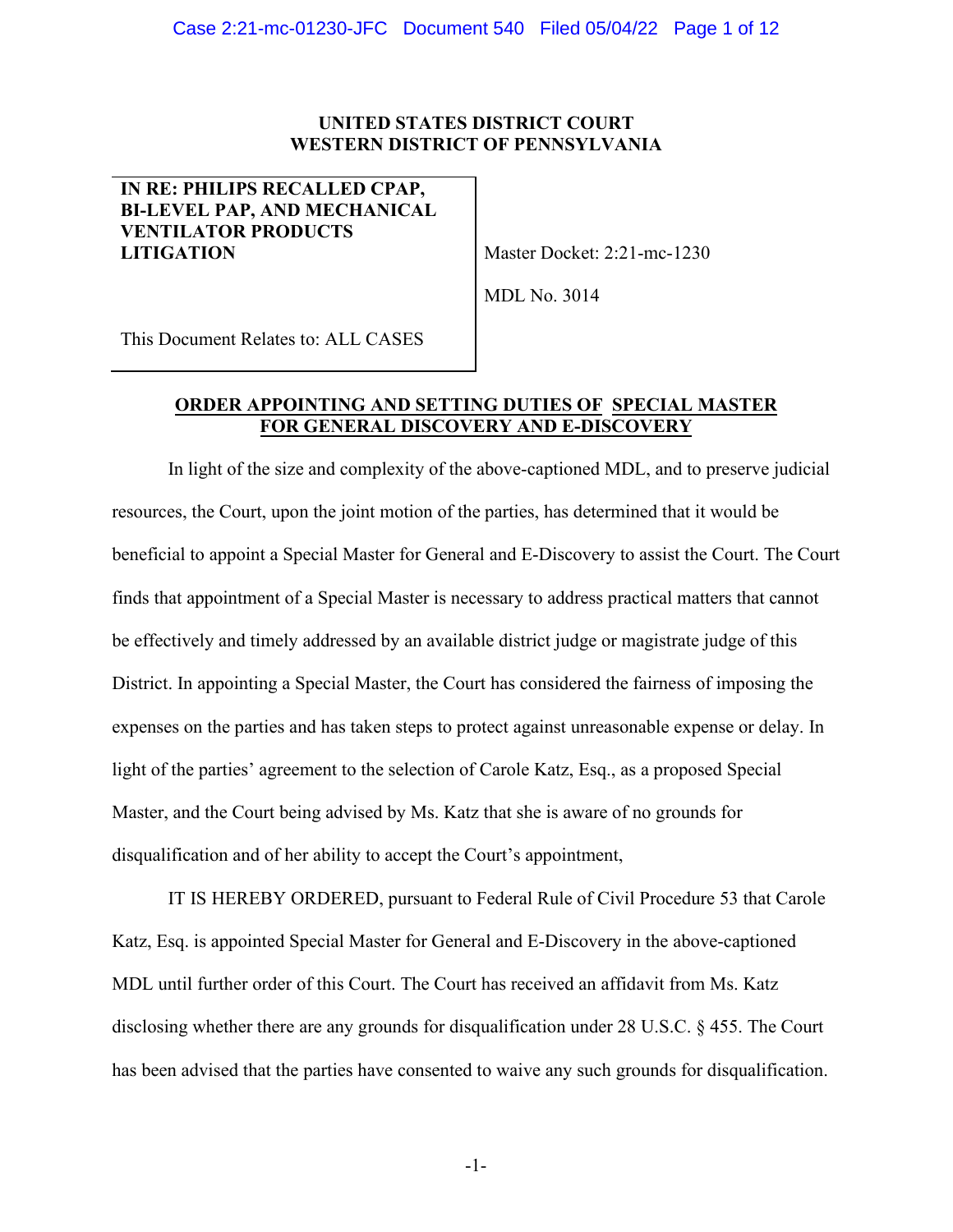### Case 2:21-mc-01230-JFC Document 540 Filed 05/04/22 Page 2 of 12

*See* Fed. R. Civ. P. 53(a)(2) and (b)(3B). The Court finds that Ms. Katz is well qualified to carry out the responsibilities of this position.

IT IS FURTHER ORDERED that the Special Master shall oversee discovery between and among the parties and, if applicable, third parties. The Special Master and the parties shall follow the procedures provided in this Order.

### **Duties and Responsibilities of the Special Master**

1. The Special Master shall oversee discovery and discovery planning between and among the parties and third parties. If the parties are unable to agree on the resolution of any discovery dispute between them or with third parties, the Special Master shall prepare and file a report and recommendation (R&R) with respect to that dispute, as discussed below. The Special Master may also perform any and all duties assigned to her by the Court as permitted by both the Federal Rules of Civil Procedure and Article III of the Constitution. For clarity, the Special Master shall not have the authority to lift the discovery stay in Pretrial Order 1.

2. Pursuant to Rule 53(b)(2), the Special Master is directed to proceed with all reasonable diligence to perform the duties set forth herein, as well as any additional duties that the Court in its discretion may impose from time to time as necessary by further orders.

3. The Special Master shall have the authority to take all appropriate measures to perform her assigned duties fairly and efficiently. To the extent the Special Master issues any R&R on any dispute referred to her by the Court or the parties, the Special Master shall comply with all the requirements of Rule 53(d) respecting entry of any such R&R.

4. The Special Master and the parties shall follow the procedures provided in this Order. The Court strongly believes that any discovery related disputes should be resolved between the parties without the need for judicial intervention. However, in the event that the

-2-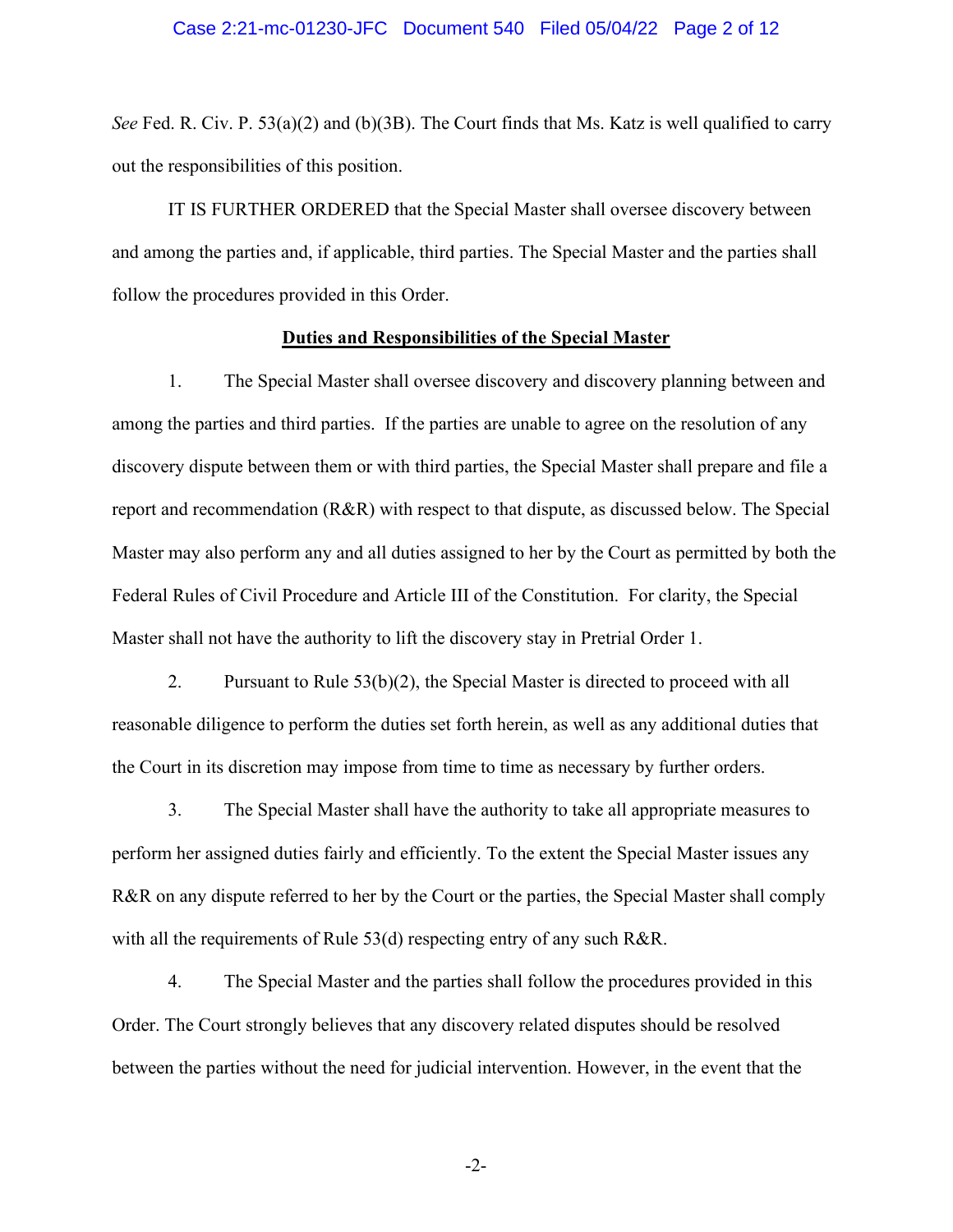### Case 2:21-mc-01230-JFC Document 540 Filed 05/04/22 Page 3 of 12

parties are unable to resolve a dispute, the Special Master shall prepare a R&R for submission to this Court consistent with paragraphs 22 through 26 of this Order.

5. As an initial matter, the Court directs the Special Master to meet and confer with the parties regarding a reasonable schedule and plan for discovery, including for written discovery (including ESI search methodologies and protocols, as well as regarding the number of interrogatories for each party), depositions, and expert discovery. The Special Master shall implement such deadlines as necessary to ensure the timely submission to the Court of an agreed-upon discovery plan.

6. The Special Master is authorized to hold regular status conferences to provide a forum for the parties to discuss progress of discovery, anticipated discovery, and any foreseeable issues arising in the discovery process between parties or with third parties, and to discuss such other matters as scheduled by the Special Master or requested by the parties or the Court. The Special Master may schedule as many or as few status conferences as she sees fit and may, in her discretion, hold the conferences via remote means (*e.g*., Zoom) or require the parties to attend any status conference in person if reasonably possible. The status conferences need not be on the record, but shall be recorded to the extent feasible using reasonably available technology (*i.e.*, Zoom meeting recording; audio recording). The parties may agree to, or a party may request, transcription of a proceeding before the Special Master at the requesting parties' expense. To the extent the Special Master determines an in-person conference is necessary, to encourage efficiency, she may, to the extent practicable, endeavor to schedule any in-person status conferences in coordination with the regularly scheduled MDL status conferences occurring monthly before the Court, provided that such coordination does not result in undue delay.

-3-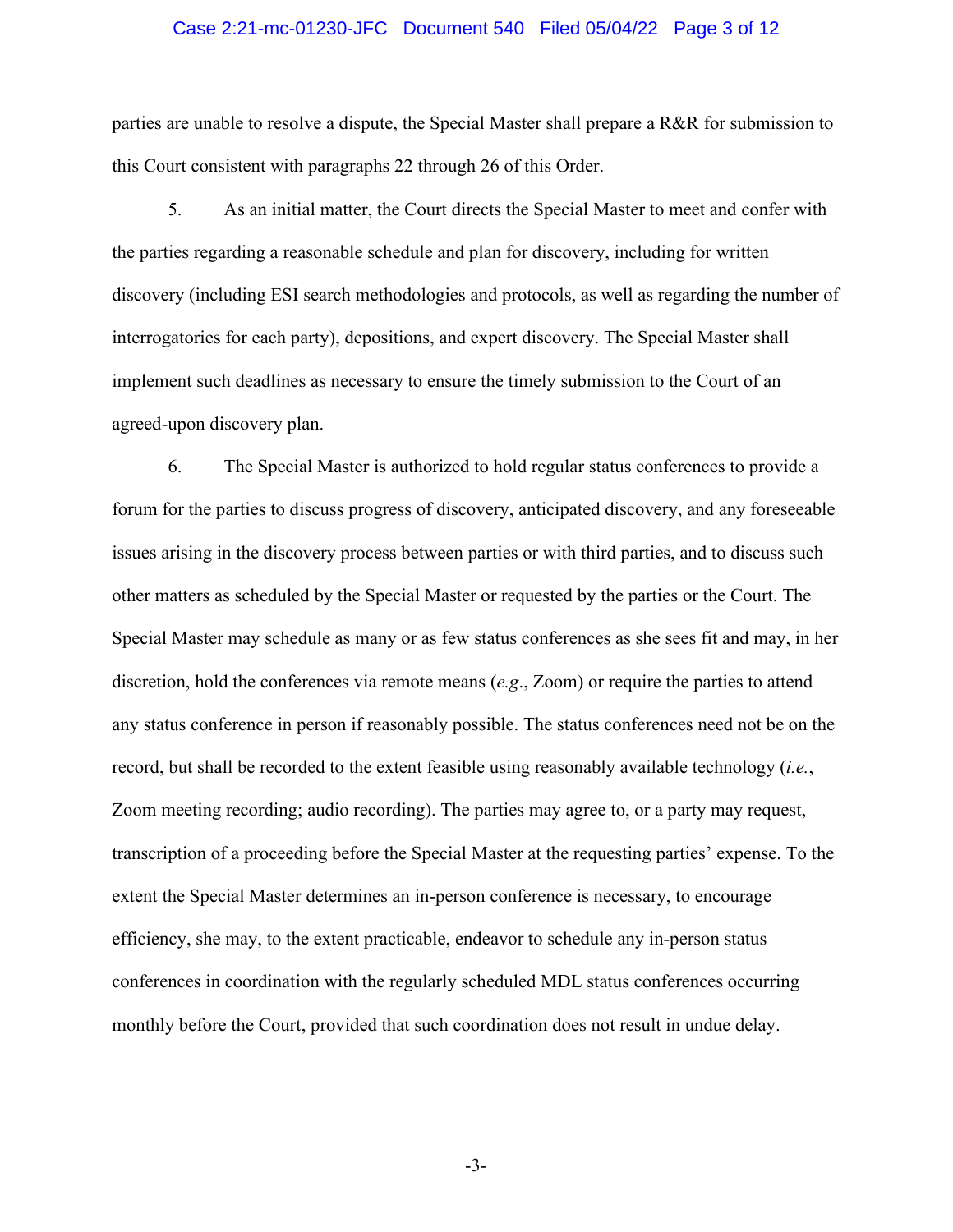### Case 2:21-mc-01230-JFC Document 540 Filed 05/04/22 Page 4 of 12

7. The Special Master may hold other meetings or hearings as she deems appropriate. All adjudicative hearings in front of the Special Master shall be recorded by a court reporter as if the hearing was being held before the Court.

8. The parties intend for any overlapping discovery between MDL No. 3014 and MDL No. 3021 (*In re: SoClean Inc., Marketing, Sales Practices & Products Liability Litigation*) to be coordinated to the extent such coordination would result in greater efficiency and/or less burden and not cause undue prejudice or delay. To that end, the Special Master shall assist in the coordination of any overlapping discovery (and any disputes with respect thereto) between the two MDLs. The Special Master may in her discretion hold joint meetings, conferences, or adjudicative hearings between the parties she determines would be beneficial to have involved for the coordination envisioned by this paragraph.

9. Upon request, the parties shall furnish the Special Master with copies of all filings, briefs, discovery materials, and all documents requested by the Special Master reasonably necessary to perform the Special Master's duties under this Order. Any documents that are subject to any disputed claim of privilege may be submitted to the Special Master *in camera* for review.

10. The Special Master may correspond with counsel for the parties jointly through conference calls and written correspondence, including, but not limited to, emails and letters, and may, at any time, request additional information or documents from the parties relating to the duties described herein, including, without limitation, (i) briefs, letters, or position statements clarifying or providing additional information about the respective positions and (ii) documents that are not provided *in camera*, such as documents referenced in documents provided *in camera* or documents necessary to provide context to documents provided *in camera*.

-4-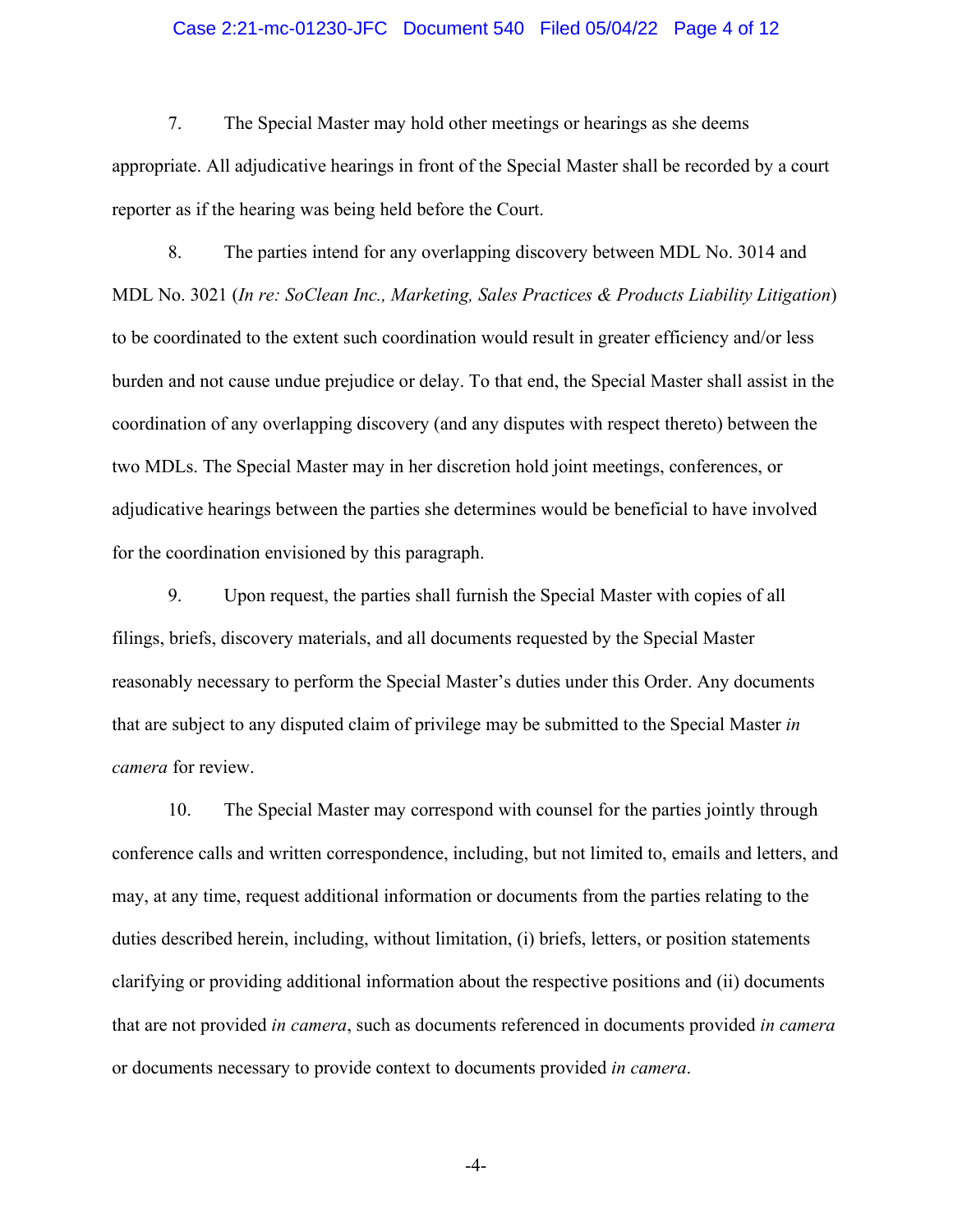### Case 2:21-mc-01230-JFC Document 540 Filed 05/04/22 Page 5 of 12

11. Pursuant to Rule 53(b)(2)(C), the Special Master shall maintain orderly files consisting of all documents submitted to her by the parties and any of her written orders, findings, and/or recommendations. The Special Master shall report to the Court as directed by the Court.

12. Promptly upon entry of this Order, the Special Master shall hold a conference call with counsel for the parties to discuss the terms of this Order, the process for overseeing discovery, the coordination of discovery addressed in Paragraph 8, as well as the initial matters set forth in Paragraph 5.

13. Any discovery dispute brought in this MDL between a party and a third party shall be submitted to the Special Master to be resolved in accordance with the provisions of this Order. Any parties involved in such disputes shall provide a copy of this Order to the relevant party or third parties.

14. At the sole discretion of the Special Master, any discovery dispute noticed in accordance with the procedures set forth herein may be (1) ruled upon without oral argument, (2) heard by telephone or video conference, or (3) heard at a scheduled in-person conference.

15. The Special Master may have access to trade secrets, proprietary information, and other confidential information in this action, including but not limited to, information that may be subject to the Stipulated Protective Order, and any amendments thereto, entered by the Court in this MDL. The Special Master shall be bound by the terms of the Stipulated Protective Order. Any disputes under Section V of the Confidentiality Protective Order with respect to confidentiality designation are to be presented to the Special Master for determination via R&R. The Special Master is granted authority to make determinations via R&R on confidentiality designation challenges.

-5-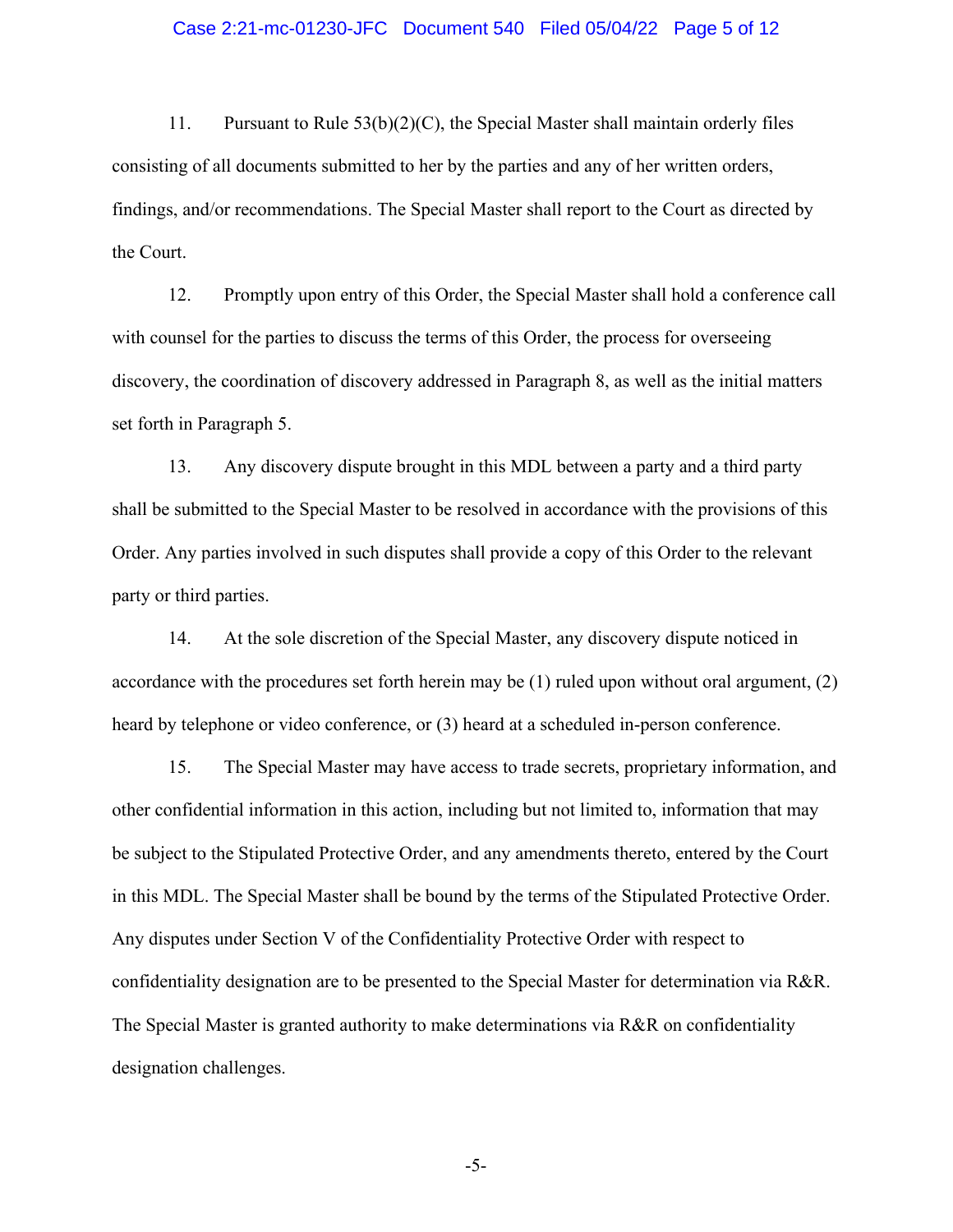### Case 2:21-mc-01230-JFC Document 540 Filed 05/04/22 Page 6 of 12

16. At either the Special Master's discretion, the request of the parties, or at the direction of the Court, if one of the Court's regularly scheduled status conferences involves a matter relevant to the Special Master, the Special Master shall be permitted to participate.

17. The Special Master shall make every effort to minimize expenses while at the same time carrying out the mandates of this Order. The Special Master shall have the sole discretion to determine the appropriate procedures for exercising all the assigned duties and shall have the authority to take all appropriate actions to perform the assigned duties.

18. The Court retains sole authority to issue rulings on all matters submitted to it, unless otherwise agreed to by the parties.

19. If in the conduct of her investigation, the Special Master believes it necessary to engage and direct employees and resources other than her own labor, in order to adequately conduct said investigation, the Special Master shall request approval of the same from the Court with proper notice to the parties and opportunity to be heard by the Court, if requested.

20. The Special Master is also responsible for resolving privilege log disputes; provided, however, that if in the course of this litigation, the Special Master determines that appointment of a separate Special Master for privilege log disputes is necessary, the parties shall notify the Court and work cooperatively to select an appropriate individual to propose for such appointment.

21. The duties and powers of the Special Master are limited to those specifically set forth herein. The Special Master shall not have the power to issue any binding orders or impose any sanctions.

-6-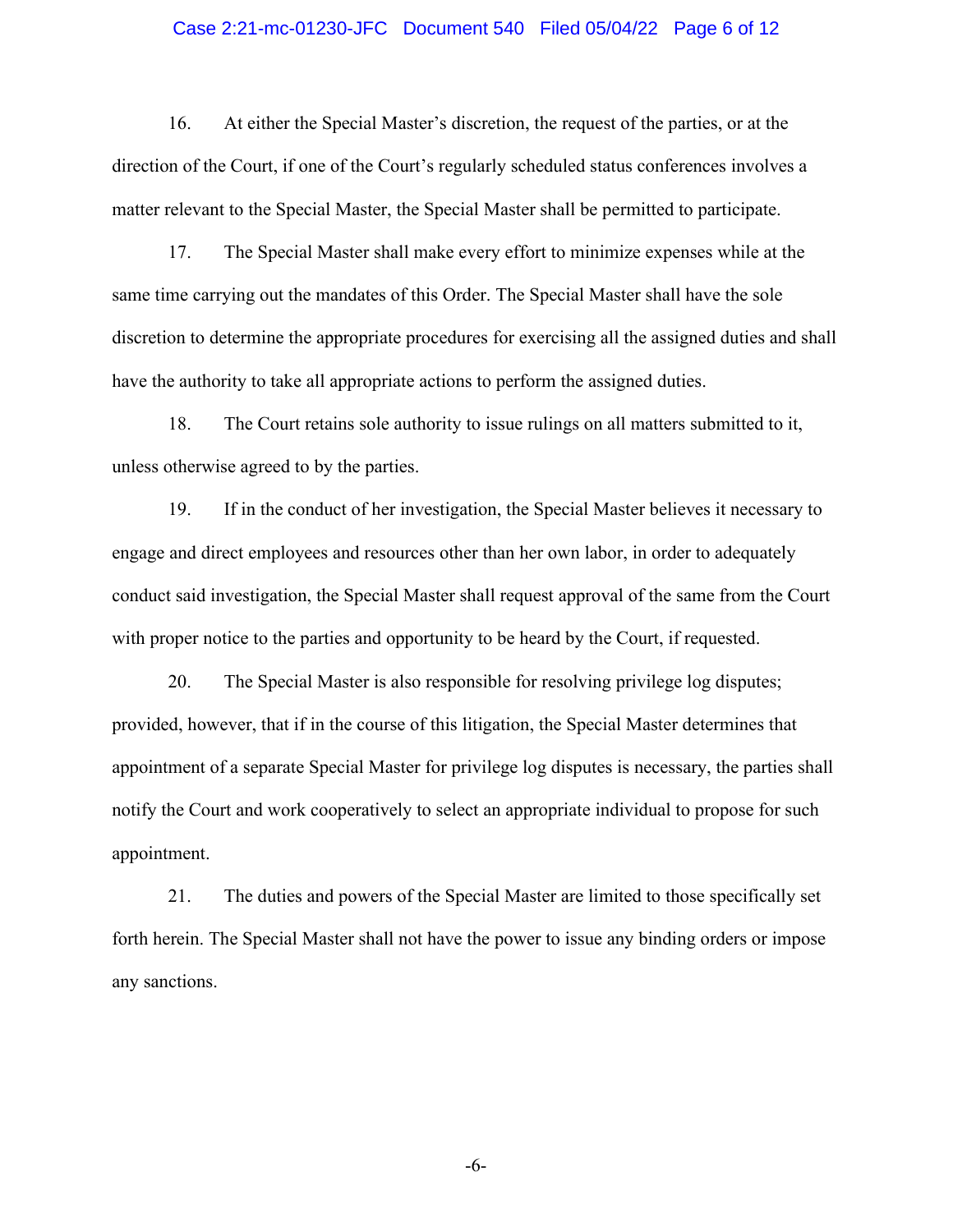#### **Procedure for Reports and Recommendations**

22. Any discovery dispute brought to the Special Master, and within the authority of the Special Master under this Order and Federal Rule of Civil Procedure 53, shall be resolved by the Special Master after such investigation, presentation of evidence, and argument as the Special Master may deem appropriate, upon such schedule as the Special Master shall set, and consistent with the rulings of the Court.

23. If the parties are unable to resolve a dispute amongst themselves or with the guidance of the Special Master and wish to raise a discovery dispute for adjudication, that party shall submit a letter-motion not to exceed five (5) single-spaced pages to the Special Master, setting forth the nature of the dispute, supporting arguments, and the requested relief. Unless there is a demonstrated need for an expedited schedule, the party opposing the motion shall have ten (10) business days within which to respond to the motion. Responses shall be in the form of a letter response not to exceed five (5) single-spaced pages. The party raising the dispute shall have five (5) days to file a reply in the form of a letter not to exceed three (3) single-spaced pages.Any party may also seek leave of the Special Master to exceed the page limits noted herein for good cause within the discretion of the Special Master. All submissions shall be served on the relevant parties via email. The Special Master is granted authority to hold oral argument on discovery disputes at her option and may resolve disputes without oral argument based only on written submissions of the parties at her option.

24. The Special Master shall prepare and file on the docket a written R&R concerning the nature and disposition of such dispute in accordance with Rule 53. Within fourteen (14) days of the filing of the R&R, any party may file an objection to the R&R, setting forth the basis for such objection. Any party opposing such objection shall file a response thereto within fourteen

-7-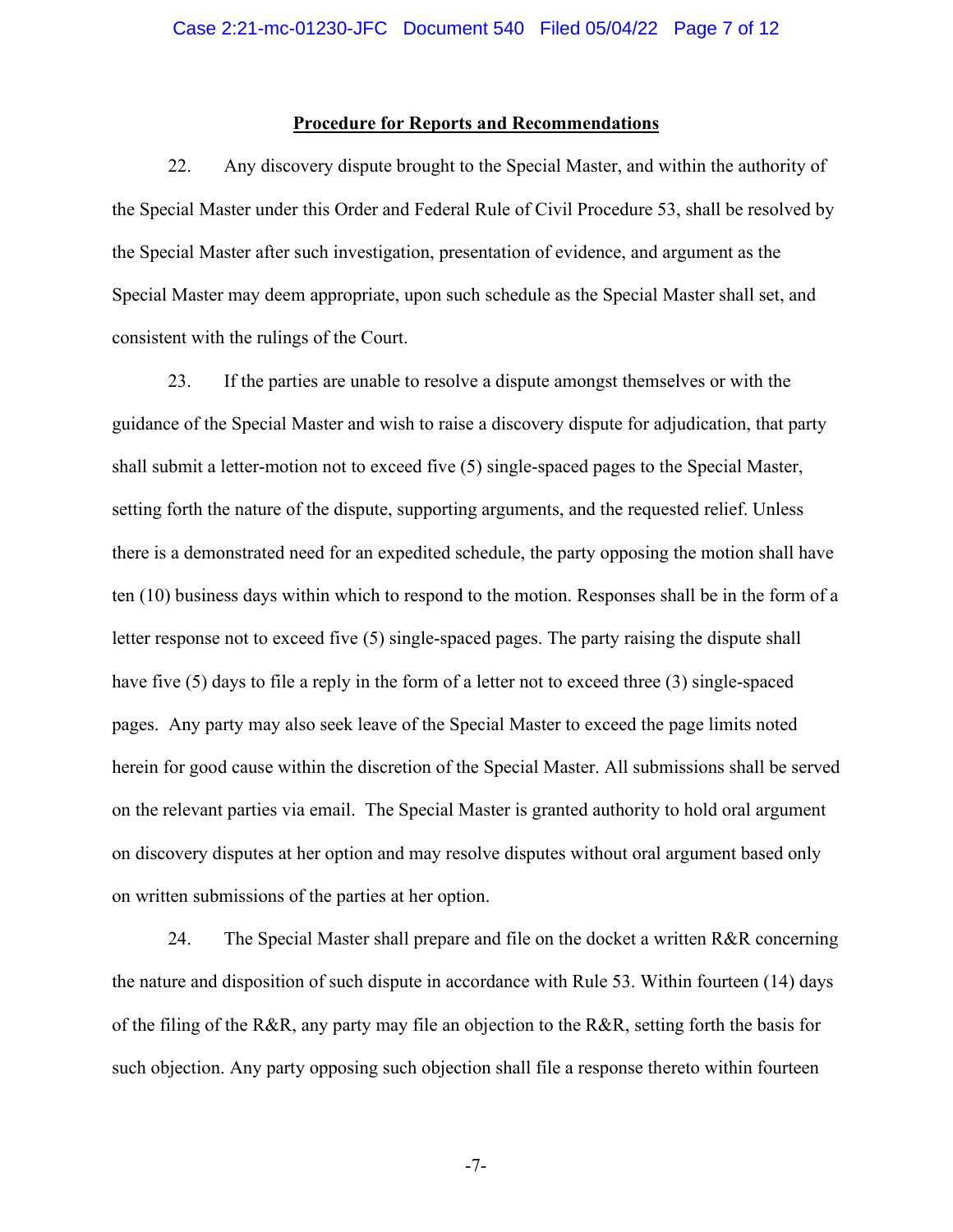### Case 2:21-mc-01230-JFC Document 540 Filed 05/04/22 Page 8 of 12

(14) days of the filing of the objection. The failure to file a timely objection shall constitute a waiver of any objection.

25. The party filing the objection pursuant to the paragraph above shall submit with such objection any record necessary for the Court to review the Special Master's R&R, including, if necessary, any transcript of proceedings before the Special Master and any documents submitted by the parties in connection with the proceedings.

26. Pursuant to Federal Rule of Civil Procedure  $53(f)(3)-(5)$ , the Special Master's findings of fact and conclusions of law, procedural rulings, or recommendations shall be reviewed *de novo*.

#### *Ex Parte* **Communications**

27. Unless authorized by the Court or by express written consent of all parties, the Special Master shall not have *ex parte* communications with the parties. The Special Master may communicate with counsel for the parties *ex parte* for purely administrative matters.

28. The Special Master may, at any time, communicate *ex parte* with the Court for any purpose relating to the duties described herein. In particular, if the Special Master identifies any matters that pose particular or unique problems, the Court shall be consulted. The Court, in its discretion, may also communicate *ex parte* with the Special Master for any purpose relating to the Special Master's duties described herein

#### **Fees and Expenses**

29. The Special Master shall maintain detailed billing records of the time spent on these matters, with descriptions of the activities and matters worked on, which shall be submitted to the parties on a monthly basis for review and payment.

-8-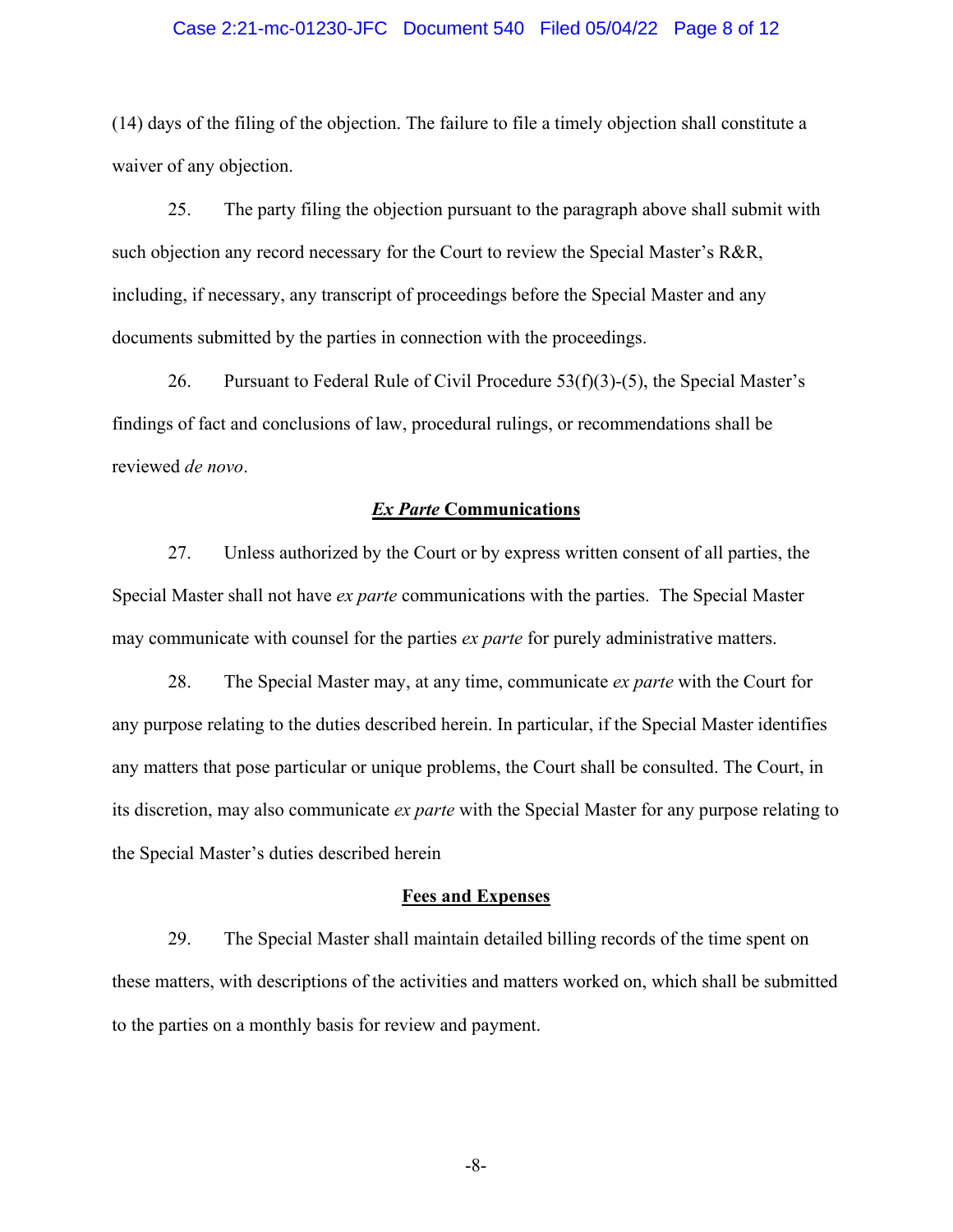### Case 2:21-mc-01230-JFC Document 540 Filed 05/04/22 Page 9 of 12

30. The Special Master shall be paid her standard hourly rate and reimbursed for reasonable out-of-pocket expenses in connection with the discharge of her duties.

31. The Special Master has submitted a proposed compensation schedule to the parties, including fee and/or rate information, any retainer, and expense reimbursement guidelines. The parties have agreed to the Special Master's proposed compensation schedule.

32. The Special Master shall submit to the parties on a monthly basis an itemized statement of all fees and costs incurred in connection with this Order during the previous onemonth period, beginning on the first day and ending on the last day of such month ("Monthly Invoice"). Each Monthly Invoice shall detail the work performed, the hours spent, and the costs incurred during the corresponding one-month period. Any non-routine expenses, including expenses associated with outside consultants proposed to be engaged or engaged by the Special Master, must be approved in advance by the parties. If a party objects to any proposed nonroutine expense or to any fee or other charge on a Monthly Invoice, the party shall provide notice of the objection to all other parties, and the parties and the Special Master shall work in good faith to resolve the objection. If the parties and the Special Master cannot resolve an issue, any party then may submit the dispute to the Court. As the Monthly Invoice may reveal confidential communications between the Special Master and the parties, the Court shall maintain any Monthly Invoice under seal when filed in connection with a dispute under this paragraph.

33. The parties shall be responsible for paying to the Special Master each Monthly Invoice within sixty (60) days of receipt of such Invoice in whatever manner is agreed upon by the parties and the Special Master. Generally speaking, Plaintiffs will pay 50% of the invoice, and Defendants will pay 50% of the invoice; provided, however, that this structure is based on the current composition of the parties and may be subject to change in the event parties are added

-9-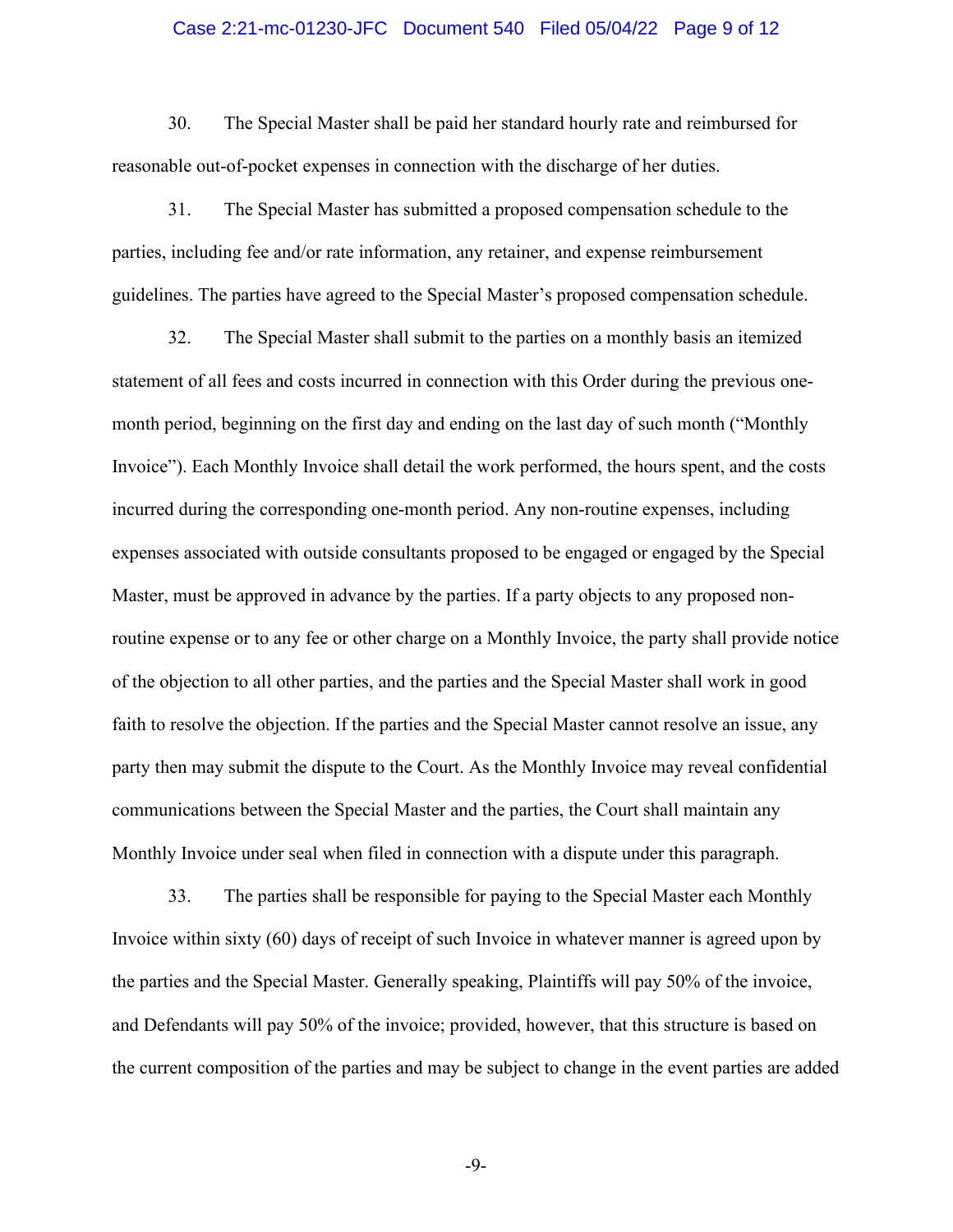# Case 2:21-mc-01230-JFC Document 540 Filed 05/04/22 Page 10 of 12

or removed from this case. To the extent that a dispute does not involve all parties, the parties shall meet and confer and apportion the costs among the parties involved in the dispute. Where the Special Master's work is relevant to this MDL and MDL No. 3021, the Special Master shall ensure any time billed is split equitably between the MDLs as appropriate based upon the work that is performed. If no resolution of those payment issues can be reached, then the dispute will be referred to the Court. The Monthly Invoice shall set forth in reasonable detail the tasks performed by the Special Master and the hours spent performing the tasks, as well as the expenses incurred. For disputes between parties and third parties, the Special Master's fees and expenses are to be divided proportionally among the parties to the case involved in the discovery dispute. To the extent that a discovery dispute involves a third party, the Special Master will determine how fees and expenses will be allocated. The costs associated with the services of the Special Master shall not be considered taxable under 28 U.S.C. § 1920(4).

This Order shall apply to all cases that are currently part of the above-captioned MDL, and those cases that are filed in or transferred to the Western District of Pennsylvania in the future and become part of the MDL. This Order may be amended from time to time if the Court finds it to be necessary and appropriate.

## **IT IS SO ORDERED**.

DATED: May 4, 2022

s/Joy Flowers Conti

The Honorable Joy Flowers Conti Senior United States District Judge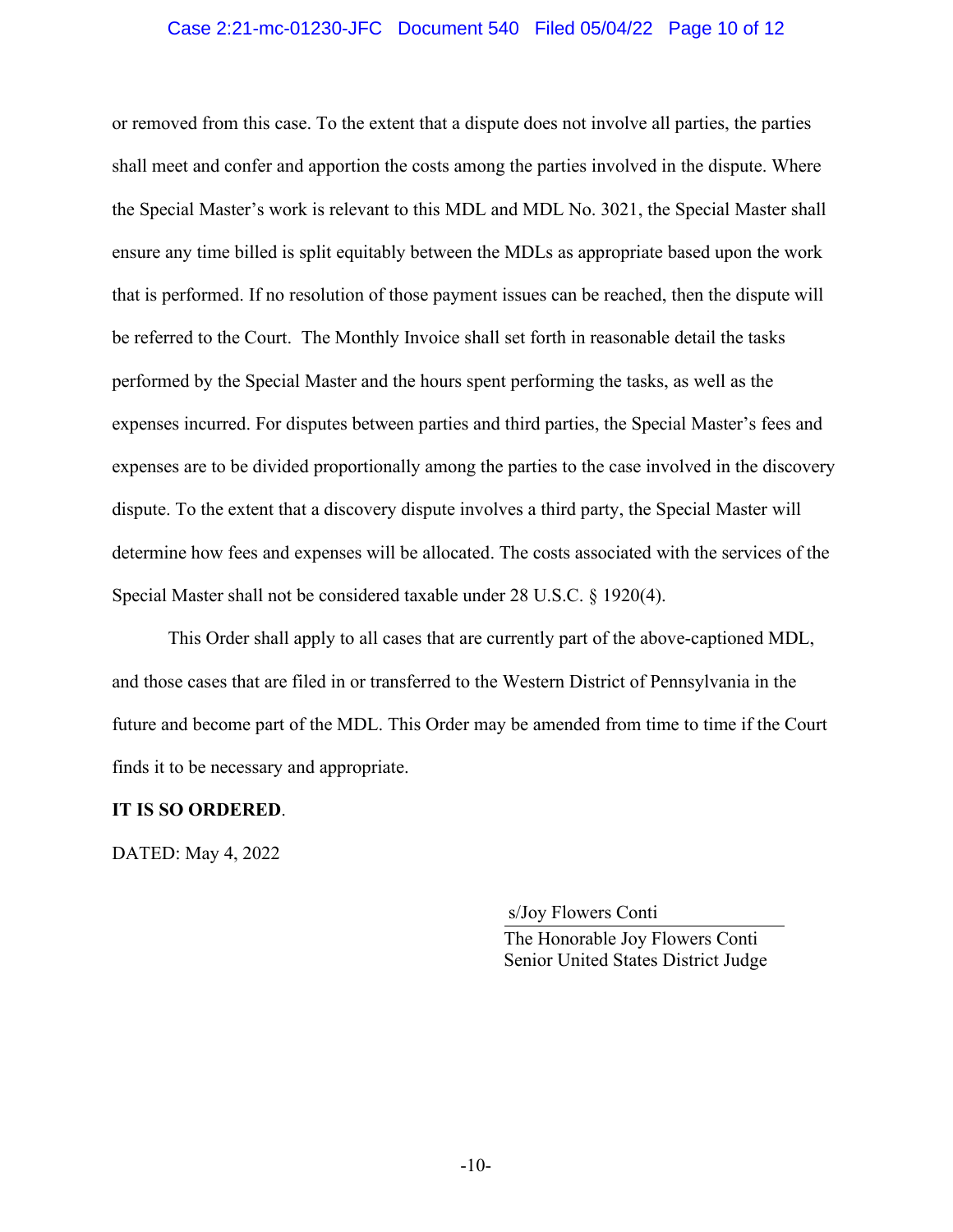# **AGREED TO THIS 5th DAY OF MAY, 2022:**

*/s/ John P. Lavelle, Jr* John P. Lavelle, Jr. **MORGAN, LEWIS & BOCKIUS LLP** 1701 Market Street Philadelphia, PA 19103-2921 T 215.963.5000 john.lavelle@morganlewis.com

Wendy West Feinstein **MORGAN, LEWIS & BOCKIUS LLP** One Oxford Center, 32nd Floor Pittsburgh, PA 15219-6401 T 412.560.3300 wendy.feinstein@morganlewis.com

*Counsel for Defendant Philips RS North America, LLC* 

*/s/ Michael H. Steinberg*  Michael H. Steinberg **SULLIVAN & CROMWELL LLP** 1888 Century Park East Los Angeles, CA 90067 T (310) 712-6670 steinbergm@sullcrom.com

William B. Monahan **SULLIVAN & CROMWELL LLP** 125 Broad Street New York, NY 10004 T (212) 558-7375 monahanw@sullcrom.com

*Counsel for Defendants Koninklijke Philips NV, Philips North America LLC, Philips Holding USA Inc., and Philips RS North America Holding Corporation*

*/s/ Kelly K. Iverson* Kelly K. Iverson **LYNCH CARPENTER, LLP** 1133 Penn Avenue, 5th Floor Pittsburgh, PA 152222 T (412) 322-9243 kelly@lcllp.com

*/s/ Sandra L. Duggan*  Sandra L. Duggan, Esquire **Levin Sedran & Berman LLP** 510 Walnut Street, Suite 500 Philadelphia, PA 19106 (215) 592-1500 (phone) (215) 592-4633 (fax) sduggan@lfsblaw.com

## */s/ Christopher A. Seeger*

Christopher A. Seeger, Esquire **Seeger Weiss LLP** 55 Challenger Road,  $6<sup>th</sup>$  Floor Ridgefield Park, NJ 07660 (973) 639-9100 (phone) cseeger@seegerweiss.com

## */s/ Steve A. Schwartz*

Steve A. Schwartz **Chimicles Schwartz Kriner & Donaldson-Smith LLP** 361 West Lancaster Avenue One Haverford Centre Haverford, PA 19041 (610) 642-8500 (phone) steveschwartz@chimicles.com

*Plaintiffs' Co-Lead Counsel*

D. Aaron Rihn **Robert Peirce & Associates, P.C.** 707 Grant Street , Suite 125 Pittsburgh, PA 15219 412-281-7229 412-281-4229 (fax) arihn@peircelaw.com